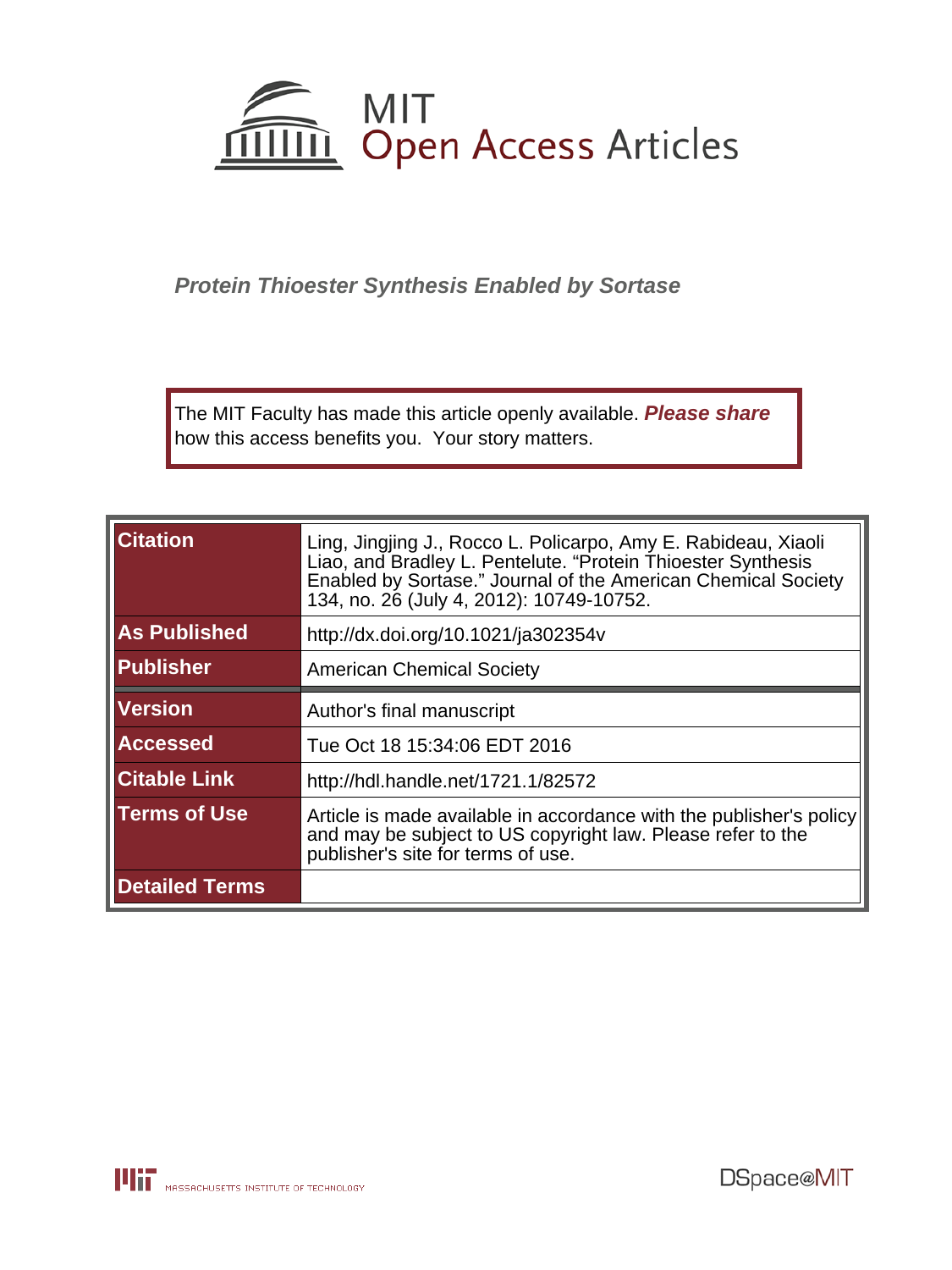

# NIH Public Access **Author Manuscript**

J Am Chem Soc. Author manuscript; available in PMC 2013 July 04.

Published in final edited form as: J Am Chem Soc. 2012 July 4; 134(26): 10749–10752. doi:10.1021/ja302354v.

# **Protein Thioester Synthesis Enabled by Sortase**

**Jingjing Ling**, **Rocco L. Policarpo**, **Amy E. Rabideau**, **Xiaoli Liao**, and **Bradley L. Pentelute**\* Department of Chemistry, Massachusetts Institute of Technology, 16-573a, 77 Massachusetts Avenue, Cambridge, Massachusetts 02139

# **Abstract**

Proteins containing a C-terminal thioester are important intermediates in semi-synthesis. Currently there is one main method for the synthesis of protein thioesters that relies upon the use of engineered inteins. Here we report a simple strategy, utilizing Sortase A, for routine preparation of recombinant proteins containing a C-terminal αthioester. We used our method to prepare two different anthrax toxin cargo proteins: one containing an  $\alpha$  thioester and another containing a Dpolypeptide segment situated between two protein domains. We show that both variants can translocate through protective antigen pore. This new method to synthesize a protein thioester allows for interfacing of sortase-mediated ligation and native chemical ligation.

> Chemical tailoring of proteins is a powerful approach to investigate structure function relationships and the role of post-translational modifications.<sup>1–6</sup> Protein semisynthesis  $4.7$ and total synthesis<sup>8</sup> are commonly used to introduce novel functionalities into proteins. Both approaches rely on native chemical ligation (NCL)–a chemoselective amide forming reaction between an <sup>α</sup>thioester and an N-terminal cysteine moiety.<sup>9</sup> When protein <sup>α</sup>thioesters are generated from engineered inteins and then modified with NCL the process is referred to as expressed protein ligation.10–12 Inteins are protein self-splicing elements that can be engineered to generate protein αthioesters after self-cleavage in the presence of small molecule thiol.<sup>10–12</sup> Despite a number of new methods for the chemical synthesis of peptide <sup>α</sup>thioesters, intein mediated synthesis of protein <sup>α</sup>thioesters is the only direct route to generate this important functionality needed for semi-synthesis.

> Here we report a sortase-mediated approach for the facile synthesis of protein  $\alpha$  thioesters (Scheme 1). We show that the calcium dependent enzyme sortase A (SrtA) from *Staphylococcus aureus* can be used to attach synthetic oligoglycine  $\alpha$  thioesters to a number of different proteins with good yield and efficiency. In addition, this approach allowed us to prepare two different model cargo proteins and probe their translocation through anthrax toxin protective antigen. We found that the anthrax toxin pore can translocate cargo proteins into the cell that either contained an <sup>α</sup>thioester or a D-polypeptide segment linking two protein domains.

> Sortases are a class of thiol-containing transpeptidases that anchor proteins to the bacterial cell wall.13 SrtA recognizes a C-terminal LPXTG sequence and cleaves the threonineglycine bond to form a thioacyl-linked intermediate.  $^{14}$  This intermediate is primed to react with the N-terminal amino group of an oligoglycine motif. Recent effort has shown that sortases can be co-opted for the site-specific modification of proteins at the N or Cterminus. 15–25 This sortagging, transpeptidation reaction has been used extensively to attach

<sup>\*</sup>Corresponding Author: blp@mit.edu.

Supporting Information Available: Details of the peptide synthesis and purification, model SrtA and SrtA\* reactions, protein construct preparation, and anthrax toxin cells assay. This material is available free of charge via the internet at<http://pubs.acs.org>.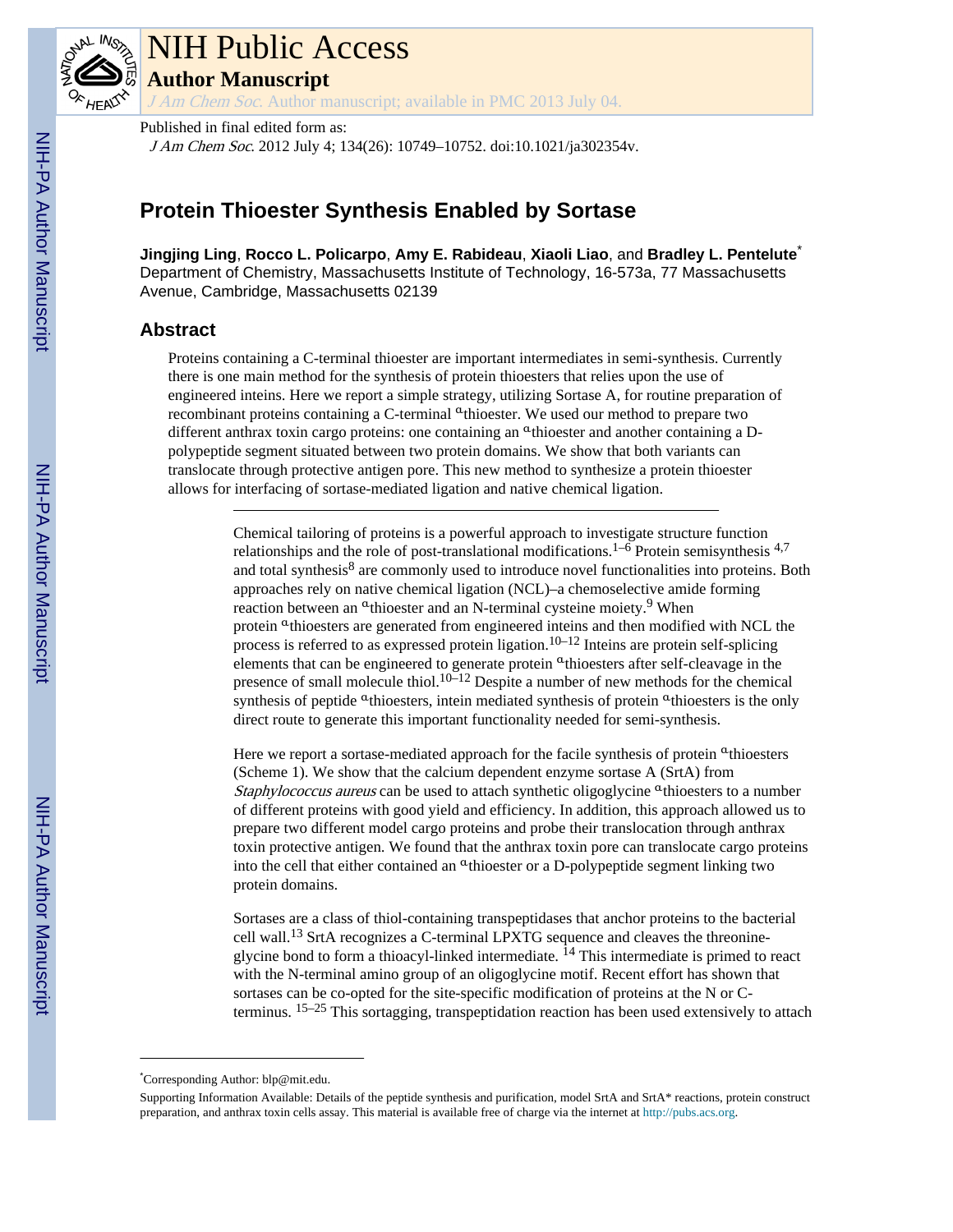virtually any water-soluble molecule to a protein of interest. Sortagging reactions are executed in calcium containing aqueous buffer (pH 7–8.5) at nanomolar to micromolar concentration of SrtA.24 To carry out the sortagging reactions in water the N-terminal membrane spanning region of SrtA is removed.

We prepared variants of an oligoglycine  $\alpha$  thioester and carried out model studies with peptide KLPETGG. During the initial stages of our studies Chen et al. reported an evolved SrtA (SrtA\*) that had improved enzymatic kinetics. 26 Once we confirmed SrtA\* and SrtA gave similar product yield in model peptide studies, we chose to work exclusively with SrtA\* because it substantially shortened reaction time. Reactions with SrtA\* were complete in 30 minutes as opposed to 2 hours with SrtA (Figure S1–S2). The analytical RP-HPLC traces for a model reaction between KLPETGG and  $G_5F\text{-COSR}$  in the presence of SrtA\* are shown in Figure 1. We used RP-HPLC to purify the sortagged reaction product (6.9 mg, 54% yield) and then performed an NCL reaction under standard conditions. After purification, the NCL product was isolated (83 % yield, 2 mg) and characterized by high resolution LCMS (Figure 1b–d). We conducted additional sortagging studies to investigate two aspects of the oligoglycine  $\alpha$ thioester: varying the C-terminal amino acid (Xaa) or varying the number of glycine residues. It has been demonstrated that the reactivity of a peptide <sup>a</sup>thioester is dependent upon the identity of the C-terminal amino acid; Gly is more reactive than Leu, for instance.<sup>27,28</sup> Product yields determined from analytical RP-HPLC ranged from 54–68 % with SrtA (Table S1) and 74–84 % with SrtA\* (Table 1) suggesting the C-terminal amino acid Xaa does not significantly affect the reaction yield. We next investigated the relationship between reaction yield and the number of N-terminal glycine residues. The best yields were obtained when three or more glycines were used (Table 2).

With the ability to sortag oligopeptide <sup>α</sup>thioesters to peptides bearing a C-terminal acceptor sequence, we carried out investigations with three different model proteins. We prepared variants of eGFP, lethal factor N-terminal domain  $(LF_N)$  from anthrax toxin,<sup>29</sup> and lethal factor N-terminal domain fused to diphtheria toxin A-chain  $(LF_N-DTA)$ .<sup>29,30</sup> DTA is the catalytic domain from diphtheria toxin and catalyzes the ADP-ribosylation of elongation factor-2 within the cytosol thereby halting protein synthesis and causing cell death.<sup>31,32</sup> LF<sub>N</sub> and  $LF<sub>N</sub>DTA$  are moieties used to probe the molecular basis of anthrax toxin protein translocation.33 We prefer to express proteins as SUMO-protein fusions because expression yields are enhanced and the native N-terminus is generated after removal of SUMO.

We first investigated, by use of high resolution LCMS, whether SrtA\* could tag thioesters onto our three different model proteins and found that protein thioester products are readily formed in 30 minutes (Figure S4). We then proceeded to prepare protein thioesters on milligram scale using the approach shown in Figure 2a. In particular, a one-pot method was employed whereby we first removed the N-terminal SUMO tag with SUMO protease and subsequently added SrtA\*, Ni-NTA agarose beads, and oligoglycine <sup>a</sup>thioester peptide. After completion of the SrtA\*-mediated ligation (SML) reaction, pure protein thioester was isolated by simple filtration and concentration because all unreacted material remained bound to the Ni-NTA agarose beads. We obtained good yields of pure protein <sup>a</sup>thioester and observed minimal amounts of SrtA-mediated hydrolysis when analyzed by high resolution LCMS (Figure 2b–d). Our isolated yields for the three different model protein thioesters ranged from 40–80% (Table S3), which is consistent with prior reports for SML. When we monitored the sortagging reaction by SDS-PAGE and LCMS, we found some product still bound to the Ni-NTA agarose beads for  $LF_N$  and  $LF_N$ -DTA but not eGFP (Figure S5) suggesting the reaction yields are in part determined by the intrinsic properties of the protein. For eGFP-COSR we carried out NCL with the model peptide CFRALKAA under standard conditions (pH 7, TCEP, MPAA catalyst) and obtained 0.8 mg product (98% yield) (Figure S6). $34$ 

J Am Chem Soc. Author manuscript; available in PMC 2013 July 04.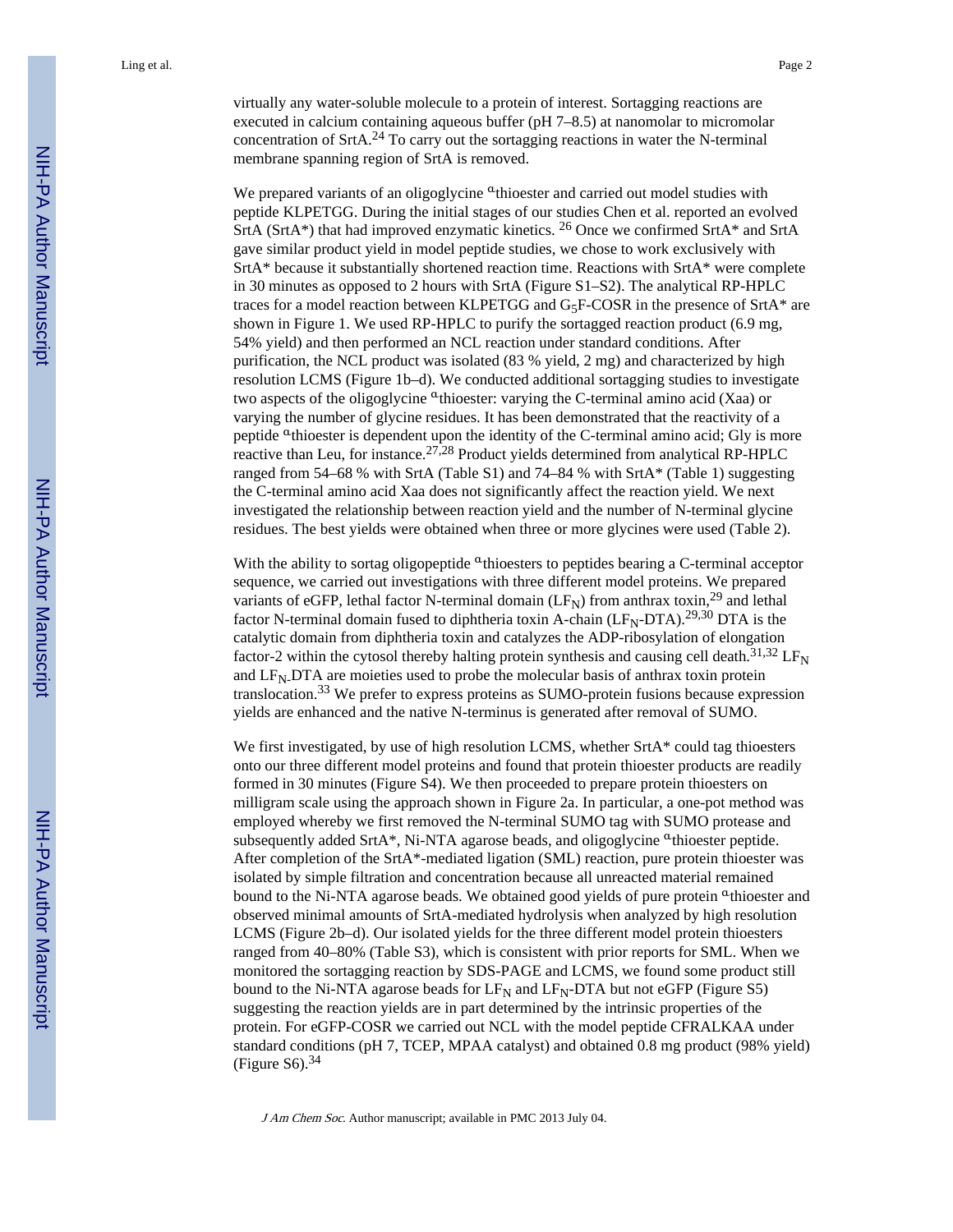One of the proteins we have chosen to work with in these studies is  $LF<sub>N</sub>-DTA$ . This chimera serves as an excellent model cargo protein to probe translocation through the anthrax toxin protective antigen (PA) pore. Having facile chemical access to this molecule allows for the incorporation of non-natural moieties to further elucidate the mechanisms in which this protein enters the cell through the PA pore. To begin these investigations, we aimed to study the translocation of  $LF<sub>N</sub>-DTA-COSR$  and  $LF<sub>N</sub>-D-linear-DTA$ , where "D-linker" refers to a small D-peptide tether between  $LF_N$  and DTA. The preparation of these synthetic constructs is simplified by our new approach to generate protein thioesters. We prepared  $LF<sub>N</sub>-D$ -linker-DTA using the approach shown in Figure 3a. The synthetic approach involves first sortagging an oligoglycine thioester containing D-amino acids to  $LF<sub>N</sub>$  followed by NCL to ligate on the C-terminal DTA domain. We also prepared LF<sub>N</sub>-L-linker-DTA using the same approach to serve as a control in our translocation assays (Figure S7). By comparing the translocation efficiency of  $LF<sub>N</sub>-D$ -linker-DTA against the L-amino acid variant, we were able to evaluate the stereochemical requirement for successful translocation through the pore.

With our modified  $LF<sub>N</sub>-DTA$  variants in hand, we tested if they could translocate through  $PA.<sup>29</sup>$  In this protein translocation assay, anthrax toxin PA and  $LF<sub>N</sub>-DTA$  were added to CHO-K1 cells and the amount of  $LF<sub>N</sub>-DTA$  delivered to the cytosol was inferred by measuring protein synthesis via <sup>3</sup>H-Leu incorporation into the cellular proteome. <sup>30,33</sup> Once LFN-DTA accesses the cytosol it inhibits protein synthesis. The protein synthesis levels for the variants are shown in Figure 4. We found all variants to translocate at levels similar to wild-type  $LF<sub>N</sub>-DTA$ .

The translocation of  $LF<sub>N</sub>-DTA-COSR$  suggests that the amide bond can be replaced with a thioester without affecting passage through the pore. We plan to explore the possibility of using the thioester functionality to capture translocated proteins and their possible binding partners in the cytosol.

Our findings indicate that a model cargo protein containing non-natural modifications in the linker region is capable of translocation through the PA pore. Successful translocation of  $LF<sub>N</sub>-D-linker-DTA$  demonstrates that the stereochemical constraints on PA-mediated translocation are minimal, provided that requirements for prepore binding and translocation initiation are met. This finding is in-line with a prior report investigating replacement of the N-terminus of  $LF_N$  with a D-peptide segment.<sup>35</sup>

This method to generate an <sup>α</sup>thioester provides flexibility for covalent modification of proteins by interfacing key ligation approaches. The termini or linker regions of proteins can be site-specifically modified in a modular manner by the use of sortase-mediated ligation and native chemical ligation. Linker regions between two protein domains can be easily modified with natural or unnatural moieties by synthesizing various peptide thioesters. We demonstrated the utility of this approach by preparing a variant of  $LF<sub>N</sub>-DTA$  in containing a D-peptide segment in the linker region. To the best of our knowledge, this is the first time that a D-peptide fragment has been installed between two recombinantly expressed protein domains.

Our method of protein thioester generation could be used to overcome solubility limitations of sortagging reactions. We have found that sortagging efficiency directly parallels oligoglycine nucleophile concentration. Hydrolysis of LPXTG is a competing side-reaction for sortagging endeavors.<sup>36,37</sup> We found that optimal concentrations of oligogylcine needed to be 300 μM and above; at lower concentrations, we observed significant LPSTGG hydrolysis (Figure S8). However, some oligoglycine peptides and proteins are insoluble at these concentrations. Our approach could be used to overcome this solubility limitation

J Am Chem Soc. Author manuscript; available in PMC 2013 July 04.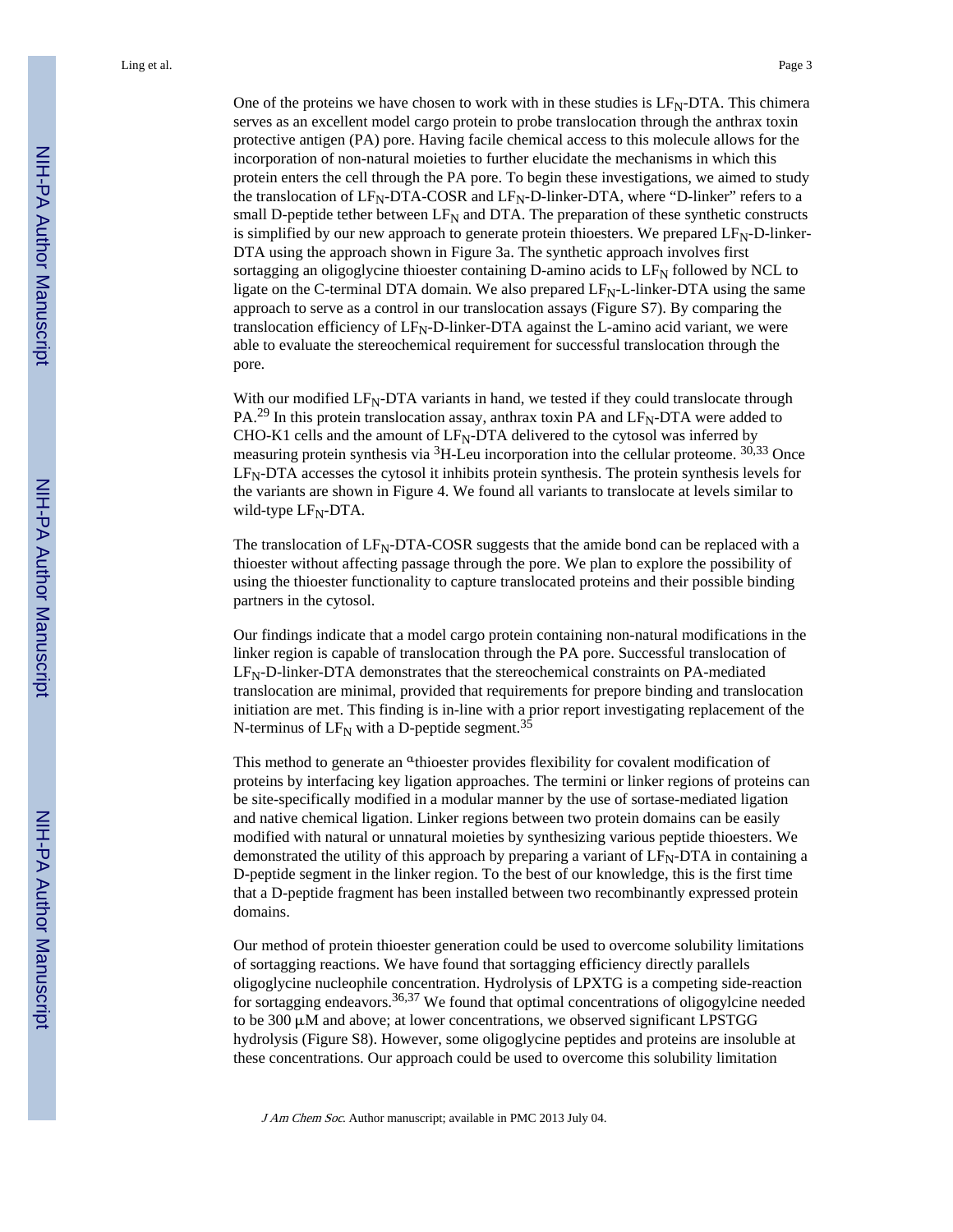because short oligoglycine peptide thioesters tend to be highly soluble in aqueous solution. Moreover, if a given peptide thioester is still found to be insoluble it can be further modified to increase solubility by installing an Arg tag on the thioester leaving group.38 After sortagging with a peptide  $\alpha$ thioester, native chemical ligation can be carried out in solvents and buffers that denature sortase but solubilize the coupling partners. Common solubilizing agents that can be used in native chemical ligation reactions include denaturants (urea or guanidinium), detergents, and organic solvents.

However, it should be noted that the utility of sortagging is limited to ligations in which introduction of the  $LPXTG<sub>n</sub>$  moiety does not significantly alter protein structure. In cases when the LPXT $G_n$  segment may alter the properties of the protein, other ligation methods should be considered. Despite this limitation, sortagging has been used in numerous instances to modify proteins for biological study.<sup>15–25</sup> In our case, the LPSTG<sub>5</sub> linker did not affect the translocation of our  $LF<sub>N</sub>-DTA$  constructs. One way to overcome this limitation would be to evolve sortase to recognize different and possibly shorter sequences. Recently, Piotukh et al. evolved SrtA to recognize FPXTG or APXTG motif, suggesting this may be possible. <sup>39</sup>

In summary, we have developed a SrtA-mediated ligation approach for the synthesis of recombinant protein thioesters. Protein thioesters are generated in 30 minutes with good yields, and pure products are isolated without elaborate purification steps.

## **Supplementary Material**

Refer to Web version on PubMed Central for supplementary material.

## **Acknowledgments**

This research was supported the MIT startup funds for B.L.P., Agency for Science, Technology and Research National Science Scholarship (PhD) for J.L., a National Science Foundation Graduate Research Fellowship for A.E.R. We also thank R. John Collier for providing some of the laboratory equipment used to carry out the experiments. Some of the recombinant proteins employed in the study were prepared in the Biomolecule Production Core for the New England Regional Center of Excellence, supported by NIH grant number AI057159. We thank R. Ross and Ben T. Seiler for these services. We thank Mark Simon and Xiuyuan Li for for valuable comments and discussions. We thank Hidde L. Ploegh and Carla Guimaraes for the SrtA plasmid.

## **References**

- 1. Murakami M, Okamoto R, Izumi M, Kajihara Y. Angew Chem Int Ed Engl. 2012; 51:3494.
- 2. Nagorny P, Sane N, Fasching B, Aussedat B, Danishefsky SJ. Angew Chem Int Ed Engl. 2012; 51:975. [PubMed: 22162182]
- 3. Bavikar SN, Spasser L, Haj-Yahya M, Karthikeyan SV, Moyal T, Kumar KS, Brik A. Angew Chem Int Ed Engl. 2012; 51:758. [PubMed: 22131237]
- 4. Vila-Perello M, Muir TW. Cell. 2010; 143:191. [PubMed: 20946979]
- 5. Scheuermann JC, de Ayala Alonso AG, Oktaba K, Ly-Hartig N, McGinty RK, Fraterman S, Wilm M, Muir TW, Muller J. Nature. 2010; 465:243. [PubMed: 20436459]
- 6. Chatterjee C, McGinty RK, Fierz B, Muir TW. Nat Chem Biol. 2010; 6:267. [PubMed: 20208522]
- 7. Muir TW. Annu Rev Biochem. 2003; 72:249. [PubMed: 12626339]
- 8. Kent SB. Chem Soc Rev. 2009; 38:338. [PubMed: 19169452]
- 9. Dawson PE, Muir TW, Clark-Lewis I, Kent SB. Science. 1994; 266:776. [PubMed: 7973629]
- 10. Severinov K, Muir TW. J Biol Chem. 1998; 273:16205. [PubMed: 9632677]
- 11. Muir TW, Sondhi D, Cole PA. Proc Natl Acad Sci USA. 1998; 95:6705. [PubMed: 9618476]
- 12. Evans TC Jr, Benner J, Xu MQ. Protein Sci. 1998; 7:2256. [PubMed: 9827992]
- 13. Mazmanian SK, Liu G, Ton-That H, Schneewind O. Science. 1999; 285:760. [PubMed: 10427003]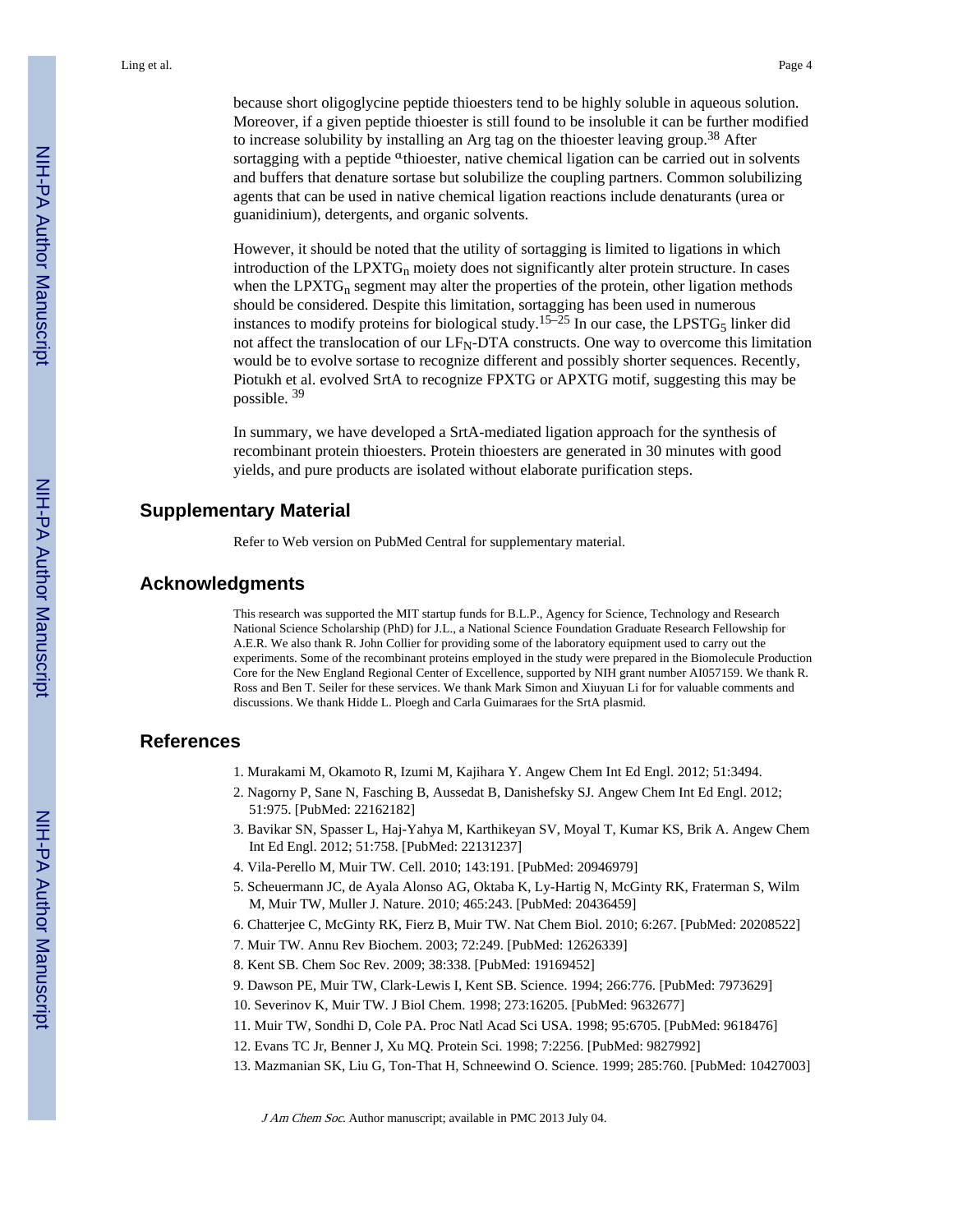- 15. Wu Z, Guo X, Guo Z. Chem Commun (Camb). 2011; 47:9218. [PubMed: 21738926]
- 16. Popp MW, Ploegh HL. Angew Chem Int Ed Engl. 2011; 50:5024. [PubMed: 21538739]
- 17. Wu Z, Guo X, Wang Q, Swarts BM, Guo Z. J Am Chem Soc. 2010; 132:1567. [PubMed: 20078124]
- 18. Proft T. Biotechnol Lett. 2010; 32:1. [PubMed: 19728105]
- 19. Clancy KW, Melvin JA, McCafferty DG. Biopolymers. 2010; 94:385. [PubMed: 20593474]
- 20. Yamamoto T, Nagamune T. Chem Commun (Camb). 2009; 1022
- 21. Tsukiji S, Nagamune T. Chembiochem. 2009; 10:787. [PubMed: 19199328]
- 22. Guo X, Wang Q, Swarts BM, Guo Z. J Am Chem Soc. 2009; 131:9878. [PubMed: 19583255]
- 23. Samantaray S, Marathe U, Dasgupta S, Nandicoori VK, Roy RP. J Am Chem Soc. 2008; 130:2132. [PubMed: 18229923]
- 24. Popp MW, Antos JM, Grotenbreg GM, Spooner E, Ploegh HL. Nat Chem Biol. 2007; 3:707. [PubMed: 17891153]
- 25. Mao H, Hart SA, Schink A, Pollok BA. J Am Chem Soc. 2004; 126:2670. [PubMed: 14995162]
- 26. Chen I, Dorr BM, Liu DR. Proc Natl Acad Sci USA. 2011; 108:11399. [PubMed: 21697512]
- 27. Bang D, Pentelute BL, Kent SB. Angew Chem Int Ed Engl. 2006; 45:3985. [PubMed: 16639756]
- 28. Hackeng TM, Griffin JH, Dawson PE. Proc Natl Acad Sci USA. 1999; 96:10068. [PubMed: 10468563]
- 29. Young JA, Collier RJ. Annu Rev Biochem. 2007; 76:243. [PubMed: 17335404]
- 30. Milne JC, Blanke SR, Hanna PC, Collier RJ. Mol Microbiol. 1995; 15:661. [PubMed: 7783638]
- 31. Collier RJ, Cole HA. Science. 1969; 164:1179. [PubMed: 4305968]
- 32. Collier RJ. J Mol Biol. 1967; 25:83. [PubMed: 4291872]
- 33. Pentelute BL, Sharma O, Collier RJ. Angew Chem Int Ed Engl. 2011; 50:2294. [PubMed: 21351339]
- 34. Johnson ECB, Kent SBH. J Am Chem Soc. 2006; 128:6640. [PubMed: 16704265]
- 35. Pentelute BL, Sharma O, Collier RJ. Angew Chem Int Ed Engl. 2011; 50:2294. [PubMed: 21351339]
- 36. Ton-That H, Mazmanian SK, Faull KF, Schneewind O. J Biol Chem. 2000; 275:9876. [PubMed: 10734144]
- 37. Mohlmann S, Mahlert C, Greven S, Scholz P, Harrenga A. Chembiochem. 2011; 12:1774. [PubMed: 21656631]
- 38. Johnson EC, Kent SB. Tetrahedron Lett. 2007; 48:1795. [PubMed: 19177172]
- 39. Piotukh K, Geltinger B, Heinrich N, Gerth F, Beyermann M, Freund C, Schwarzer D. J Am Chem Soc. 2011; 133:17536. [PubMed: 21978125]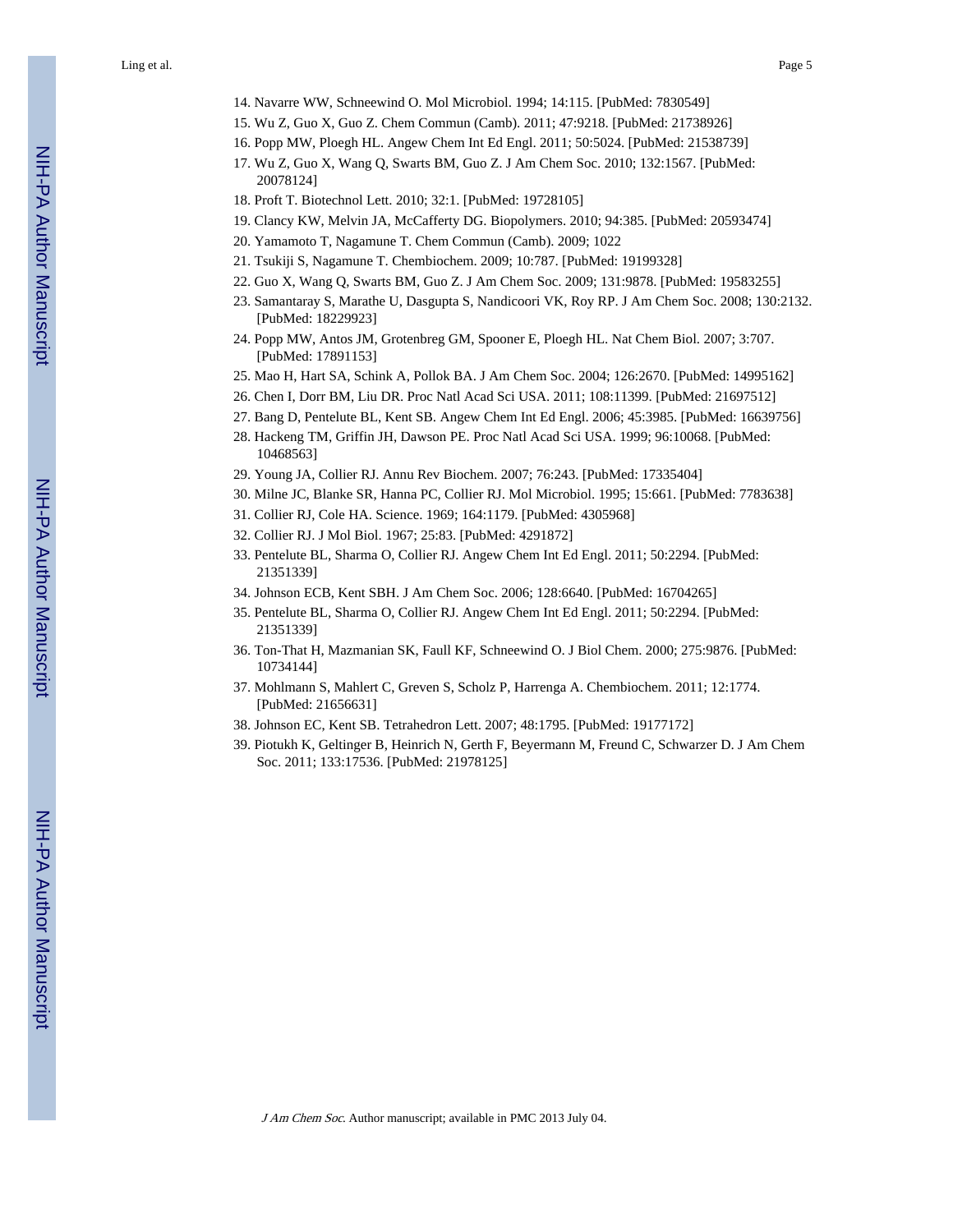

#### **Figure 1.**

LC data for peptide <sup>a</sup>thioester synthesis using SrtA\* followed by NCL. (a) SrtA\*-mediated ligation (SML) of model peptide. **(b)** Analytical RP-HPLC of crude SML reaction for  $t = 0$ min and t = 30 min. Reaction conditions: 1 mM G<sub>5</sub>F-COSR, 500  $\mu$ M KLPETGG, 5  $\mu$ M SrtA\*, SrtA\* buffer, pH 7.5. **(c)** Native chemical ligation (NCL) with sortagged thioester reaction product. (**d)** Analytical RP-HPLC of purified NCL reaction product. Reaction conditions are reported in the supporting information. All analytical RP-HPLC signals are measured at 214 nm. Δ: impurity peak.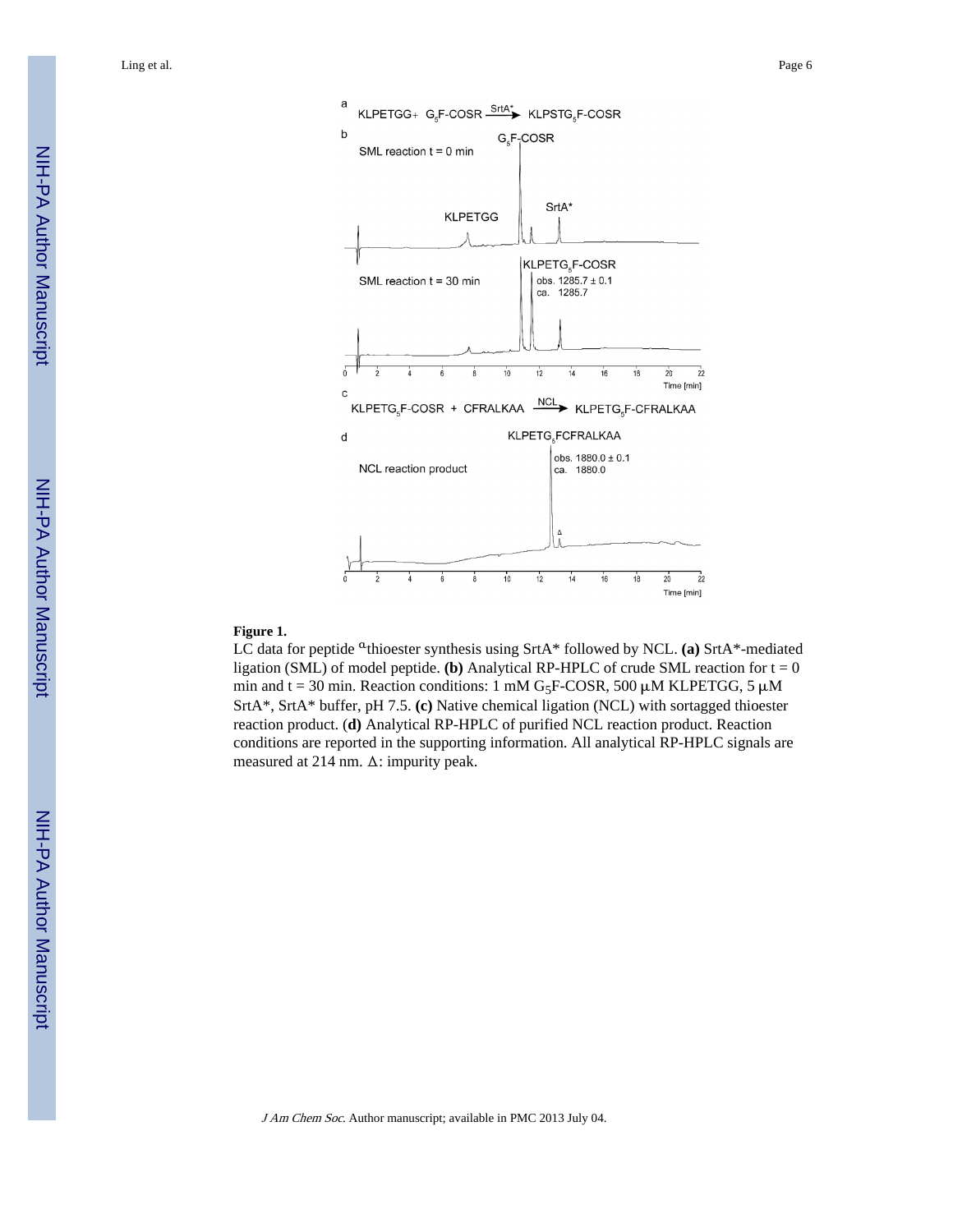

#### **Figure 2.**

LCMS data for protein <sup>a</sup>thioester synthesis using SrtA\*. (a) SML of model proteins. (b)–(d) LCMS and deconvoluted MS (inset) of the main component for  $LF_N$ ,  $LF_N$ -DTA and eGFP thioesters. Reaction conditions: **(1)** SUMO cleavage: 1 μg SUMO protease per 1 mg protein for 90 min at room temperature. **(2)** SML: 500 μM G5F-COSR, 100 μM protein-LPSTGG, 5 μM SrtA\*, 75 μl Ni-NTA agrose slurry per mg protein, SrtA\* buffer, pH 7.0, 30 min. LCMS traces are shown as total ion current.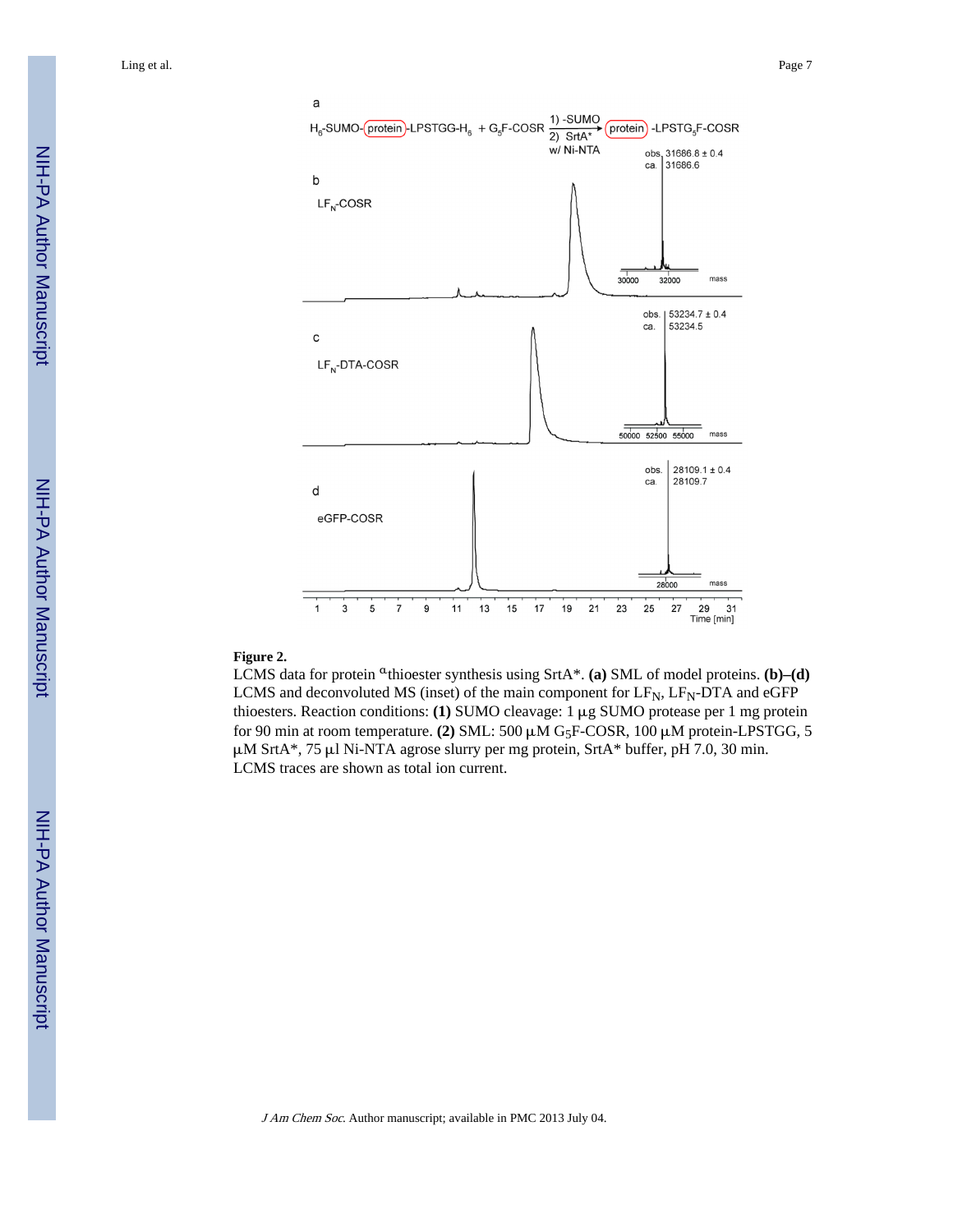NIH-PA Author Manuscript NIH-PA Author Manuscript



## **Figure 3.**

Installing a D-peptide segment between  $LF_N$  and DTA. (a) Synthetic strategy used to modify the linker region (lower case = D-amino acid). **(b)** LCMS and deconvoluted MS (inset) for  $LF<sub>N</sub>-D$ -linker-DTA. The reaction conditions are reported in the supporting information. LCMS traces are shown as total ion current.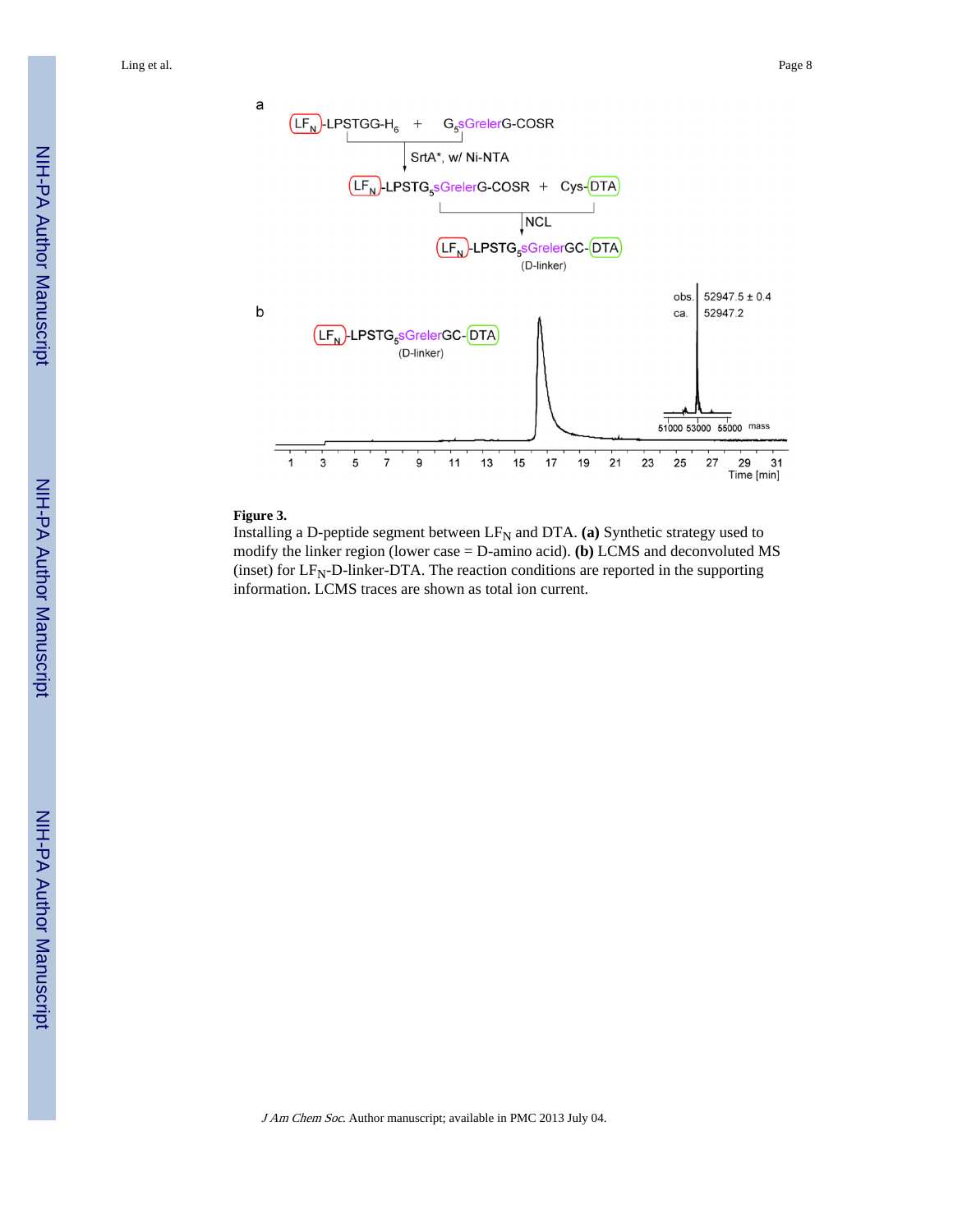Ling et al. Page 9



#### **Figure 4.**

Translocation of  $LF_N$ -DTA variants into CHO-K1 cells. Cells were incubated with  $LF_N$ -DTA,  $LF_N$ -DTA-COSR,  $LF_N$ -L-linker-DTA, or  $LF_N$ -D-linker-DTA at different concentrations in the presence or absence of 10 nM PA for 30 minutes. The media was then replaced with leucine-free medium supplemented with  $1 \mu$ Ci/mL <sup>3</sup>H-Leu, and incubated for 1 hour. After incubation, the cells were washed three times with cold PBS, scintillation fluid was added, and incorporated <sup>3</sup>H-Leu was determined by scintillation counting. Each data point represents the average of three trials at the specified concentration.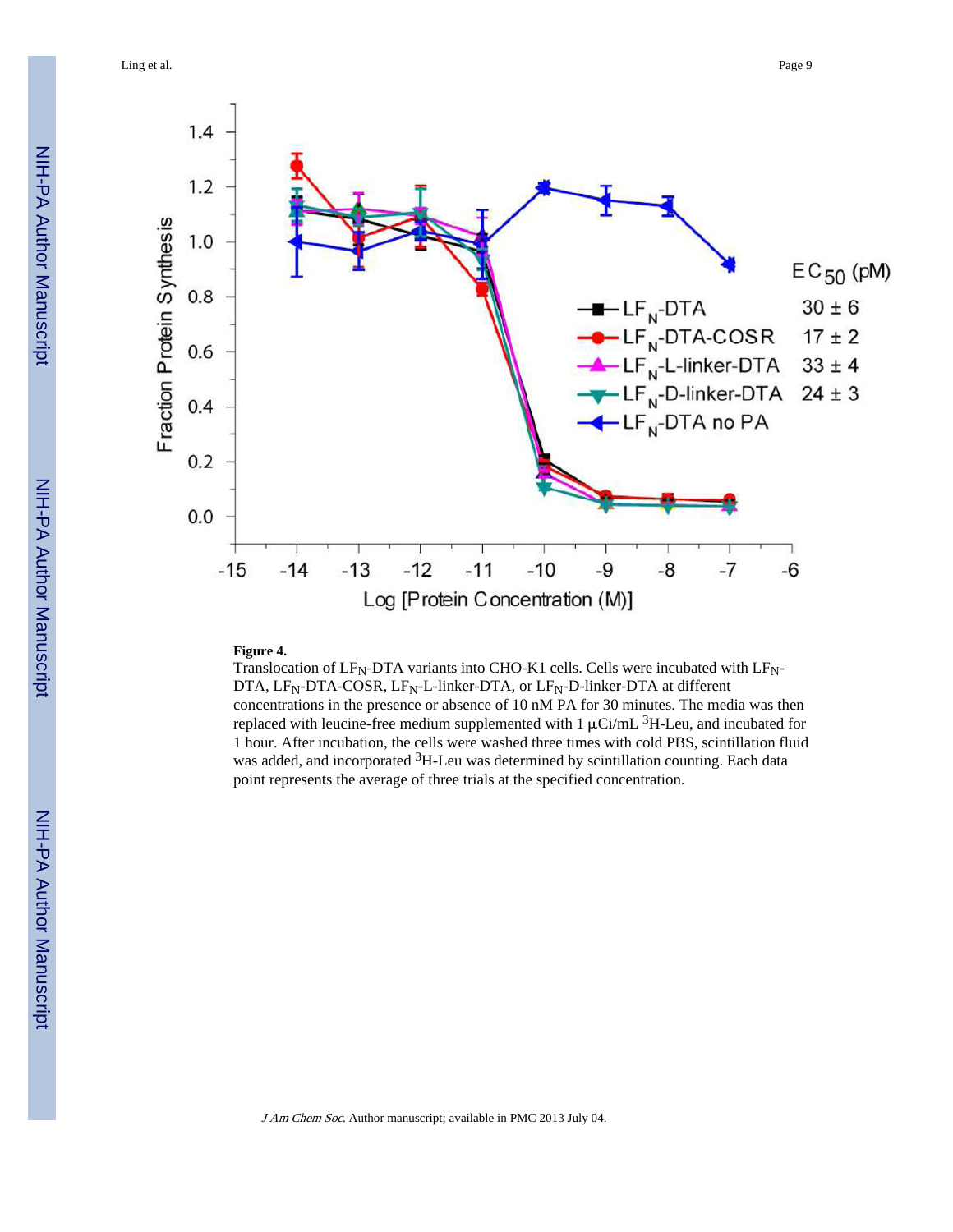

**Scheme 1.** Protein <sup>a</sup>thioester synthesis using SrtA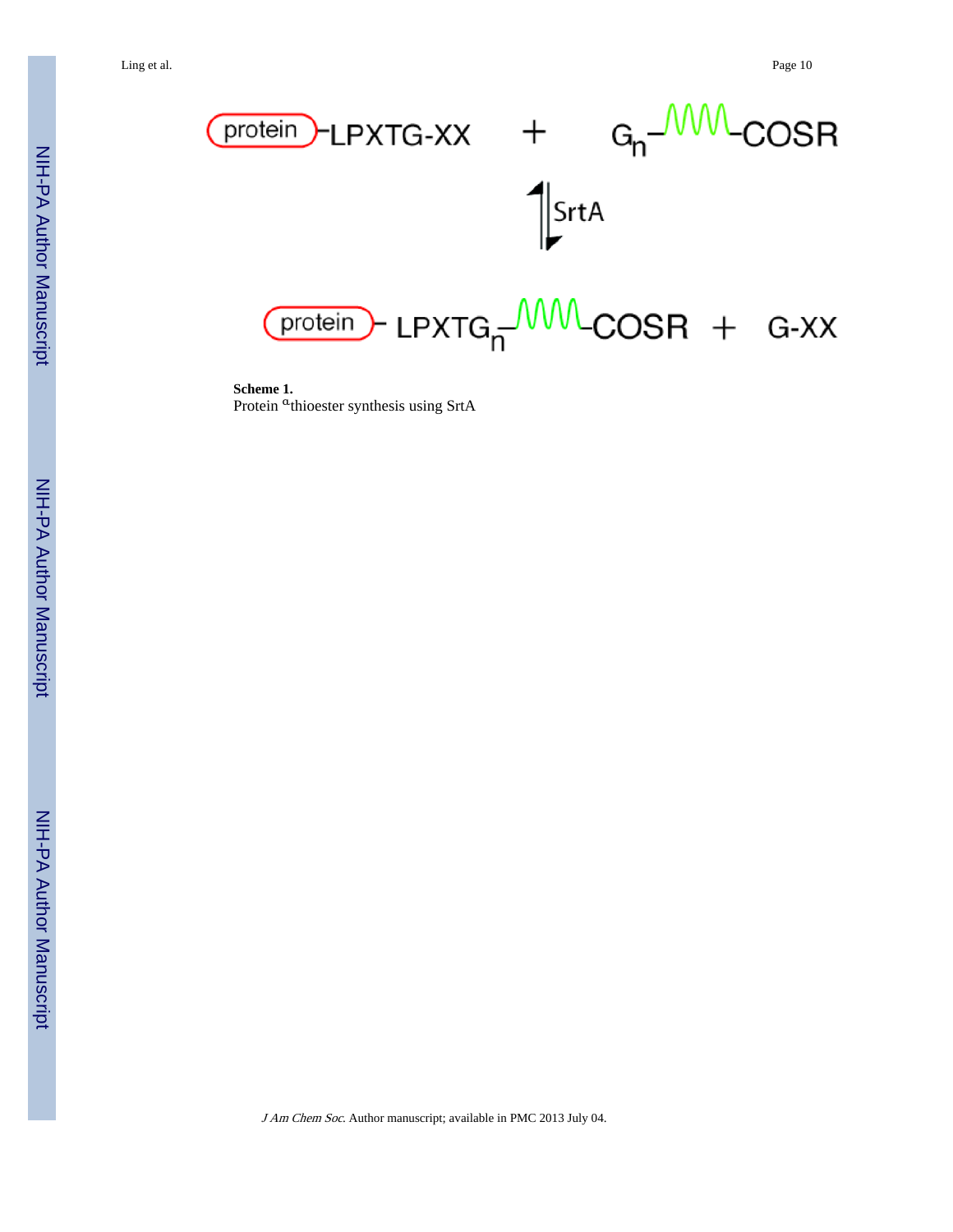#### **Table 1**

SrtA\*-mediated ligation reaction yields with different G5-Xaa-COSR to model peptide

| Xaa                | Glv | Phe | Ser -               | Leu |
|--------------------|-----|-----|---------------------|-----|
| Yield $(\%)$ 76(2) |     |     | $84(3)$ 74(3) 75(2) |     |

Reagents and conditions: 500 μM KLPETGG was reacted with 1 mM G5-Xaa-COSR for 30 min in the presence of 5 μM SrtA\* and SrtA\* buffer (10 mM CaCl2, 50 mM Tris, 150 mM NaCl) pH 7.5. The thioester R group was -CH2-CH2-L-RCONH2. Standard deviations are shown in parentheses.